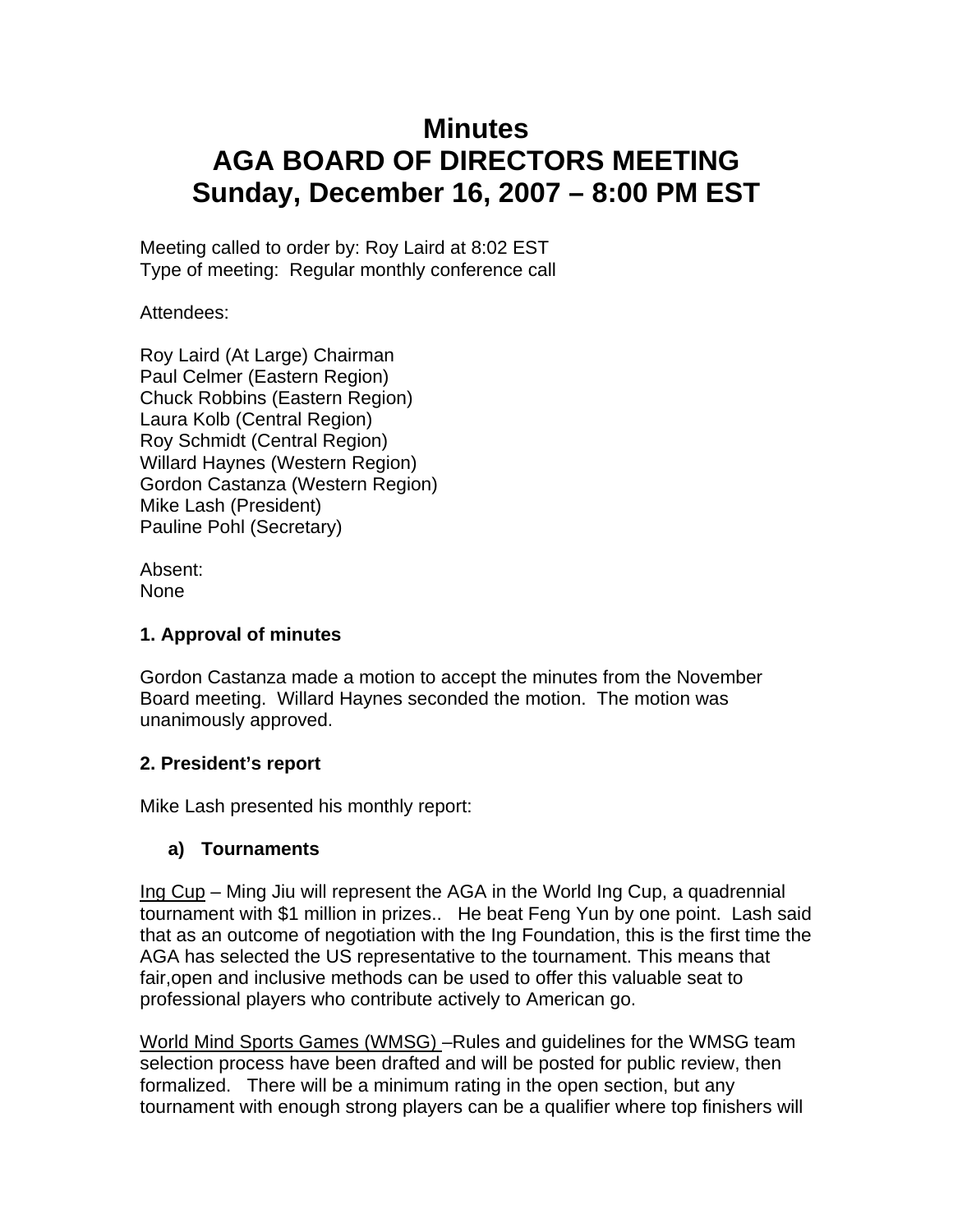earn WMSG points. The qualifying season will go until July with the playoffs being held at the Congress. 24 player positions will be available with 11 spots for males, 9 for females, and two for players of either sex because of complex factors, women will not be required to earn points. Female players will be seeded directly into the trials at the Congress

Lash reported that a core team (Lash, Roy Laird, Chris Kirschner, and Thomas Hsiang) is working to define how the qualifying events will work to determine who will be on the U.S. team.

# **b) Financial Status**

Adam Bridges delivered a financial report covering the first half of the fiscal year. Lash will forward it to the Board for review. Lash said on first review it appears that we are on track with the budget.

# **c) Congress Policy**

Lash said we need to set standards for financial reporting for future Congresses. He has been happy with the results he has gotten, but it has been taking too long of a time to get reports.

Laird said the document should also detail what organizers can expect from the AGA, such as money for deposits, etc. Also, the AGA should protect the organizers in the case of a financial loss.

Lash said he would update his proposed policy based on the discussion and the Board can discuss it and vote on-line.

# **d) Summer Go Camp**

We have two camps set up already. Karen Jordan and David Dinhofer will run the east coast camp, and Brian Allen will run the west coast camp again. Walter Knox will be the AGA Go Camp Coordinator again this year. Since the camp organizers are doing the jobs for the second time, Lash has asked Knox to focus on marketing this year to try to attract more attendees, to make it possible for the camps to succeed without help from the AGF.

## **e) Web Site Upgrade**

Lash reviewed the process the Web Upgrade committee has gone through over the past six months. He said Mark Rubenstein had volunteered to coordinate the search for a new web site developer. After reviewing bids, it became clear to the committee that it may be more desirable and less expensive to use a prepackaged web design. It became clear that we could save a lot of time and money if we use an existing platform. Rubenstein identified two providers,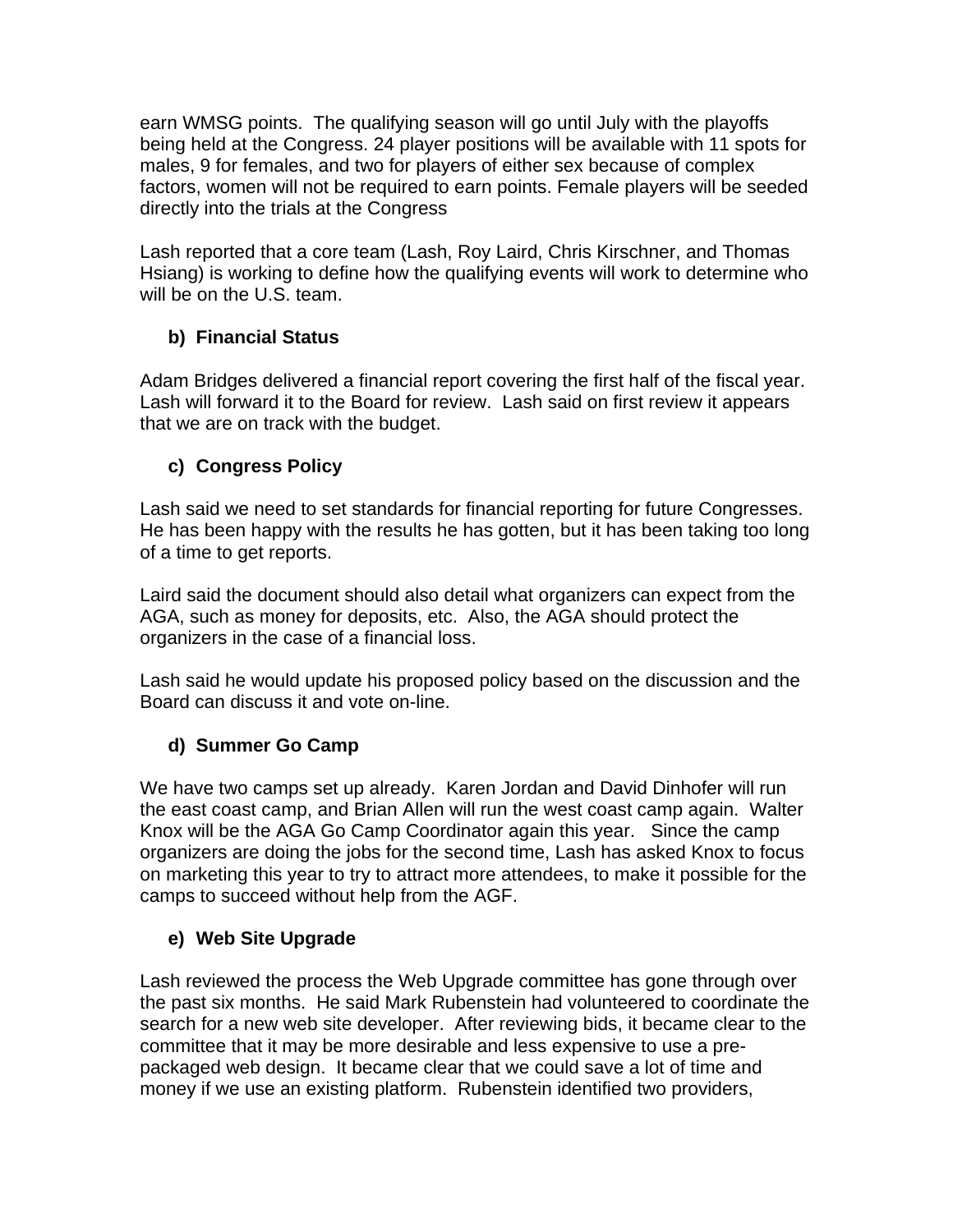Tendenci.com and Internet4Associations.com, who seemed especially suitable. and the group decided that either would probably work, but Internet4Associations seems best.

The projected cost of I4A will probably be less than what we are spending, but that is not the reason for switching. The reason is to have a better web site that can do what we have been doing and more with less work from volunteers.

Paul Celmer asked if the new web site would allow us to have a web store. Laird said the feature is available at no additional cost if we subscribe to the Office Manager package as proposed.

Willard Haynes said he went to both proposed web sites and he agreed that Internet4Associations is better.

Lash said one of the reasons driving the change was a desire for an improved data base. The Internet4Associations site will be able to automate member services and efficiently handle membership tasks, automating some of the work that we currently pay Mary Laird and Karen Zimmerman to do.

The biggest downside of Internet4Associations is that there is a three-year commitment. Tendenci has a month-to-month commitment only.

Gordon Castanza asked if we would still be able to get chapter hosting. Laird said that feature will actually be improved, with a special e-mail address for each club, on-line registration for tournaments, and more. Castanza asked if a regional web site might be available, for example, a western region. Laird said that would be possible, too.

Lash said there would also be a "members only" section, which could add an incentive for people to join the AGA.

Tendenci had some desirable features, such as an automatic renewal reminder. It would automatically send e-mails to members as their membership nears expiration. Lash said Tendenci seems set up for a network of sales people, which isn't as suited to our needs as the Internet4Associations site.

The committee reviewing the possible web service providers included, Mike Lash, Roy Laird, Sam Zimmerman, Ryan Grant, Chris Garlock, Chris Kirschner, Paul Matthews, and Mark Rubenstein. The committee recommends Internet4Associations.

Laird added that Garlock said he has access to much more information than can currently be included in the e-journal. This information, such as translations of professional commentary on games could be included in the members only section of the web site.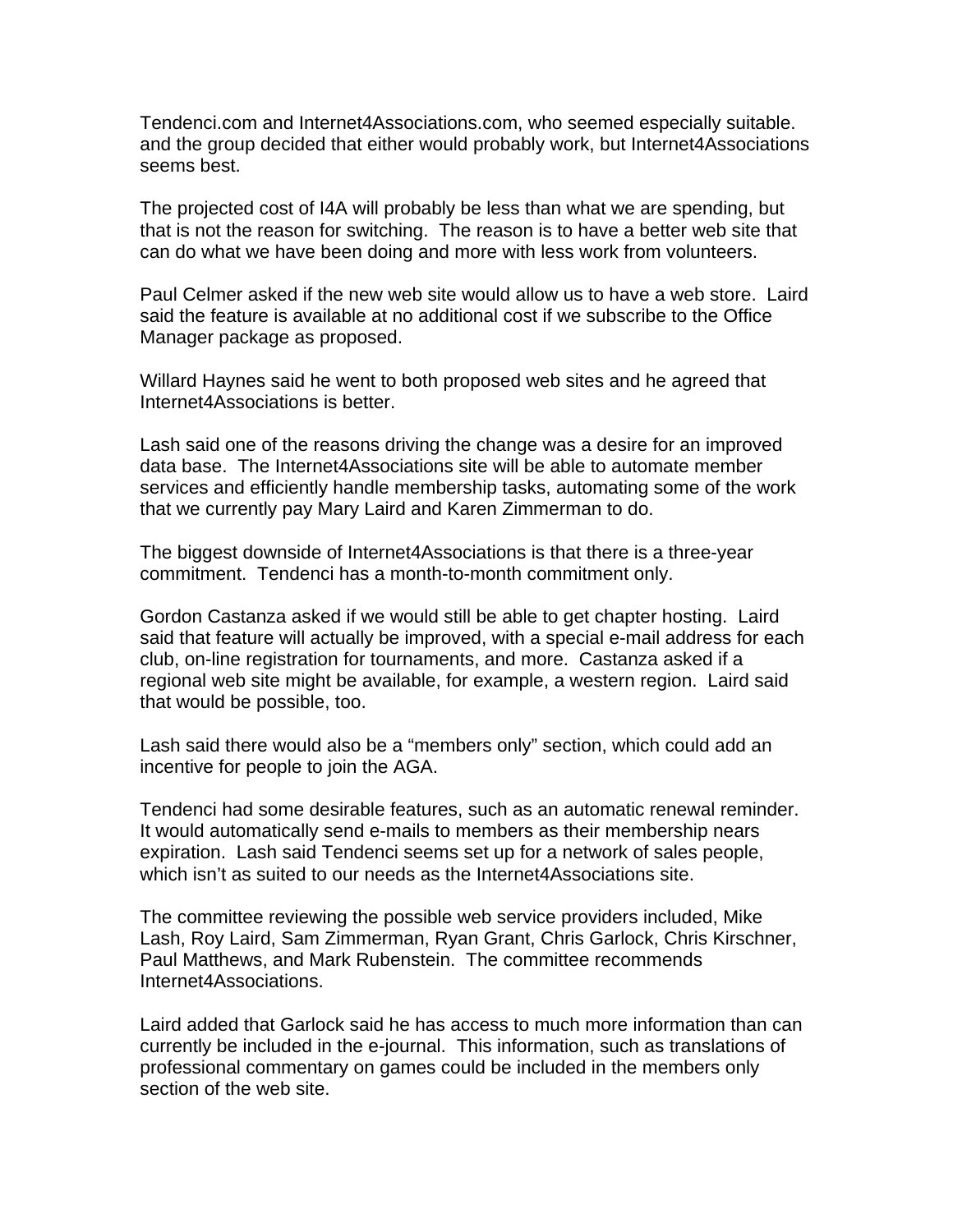Paul Celmer asked if all of the members of the committee agree that I4A is the best choice. He was particularly interested in Sam Zimmerman's opinion. Chuck Robbins said he has talked to Sam, and he has some reservations about changing the way the database is handled, but he didn't get the impression that Sam had any problems with I4A in particular.

Laird said that if we move forward with I4A, we need to sign a three-year contract, so if there are any reservations or concerns, they should be brought up before we sign a contract. Lash said that there is a huge amount of content on the current web site, and not all of it needs to be transferred, but popular content will have a high priority. Lash said he will be looking for volunteers to help with the change.

Laird said there have been several volunteers who want to be involved in building the new web site, and finding people to help with the conversion will be key in the next phase.

Lash asked if he has authorization from the Board to move ahead.

Gordon made a motion to accept Lash's proposal. Willard Haynes seconded the motion. The motion was approved with all votes in favor except for one abstention. (Chuck Robbins) (End of President's report)

### **3. Presidential Search Committee**

Laird asked Lash if he was interested in continuing as President. Lash said that after two terms, he is ready to stop. Laird said we should form a search committee. Celmer suggested that the Board function as the search committee. He wondered whether asking former Presidents to help would be a good idea. Lash said he is willing to help, but it may not be appropriate for him to be on the committee, because candidates would probably want to talk to him before proceeding.

Laird said there used to be a leadership committee, but it dissolved after the last presidential search. He recalled that Steve Burrall and Robert Cordingly were on the last committee. Laird said that the involvement of the current President on a committee could be perceived as a conflict of interest, but since he isn't considering running, there may not be a problem. Celmer said there may be value to having Lash off the committee and reserve his involvement for later in the process. Robbins said he thinks the current President should not be involved, but he favors past Presidents involvement. Robbins thinks past Presidents should have the most input, because they know best what is needed for the job.